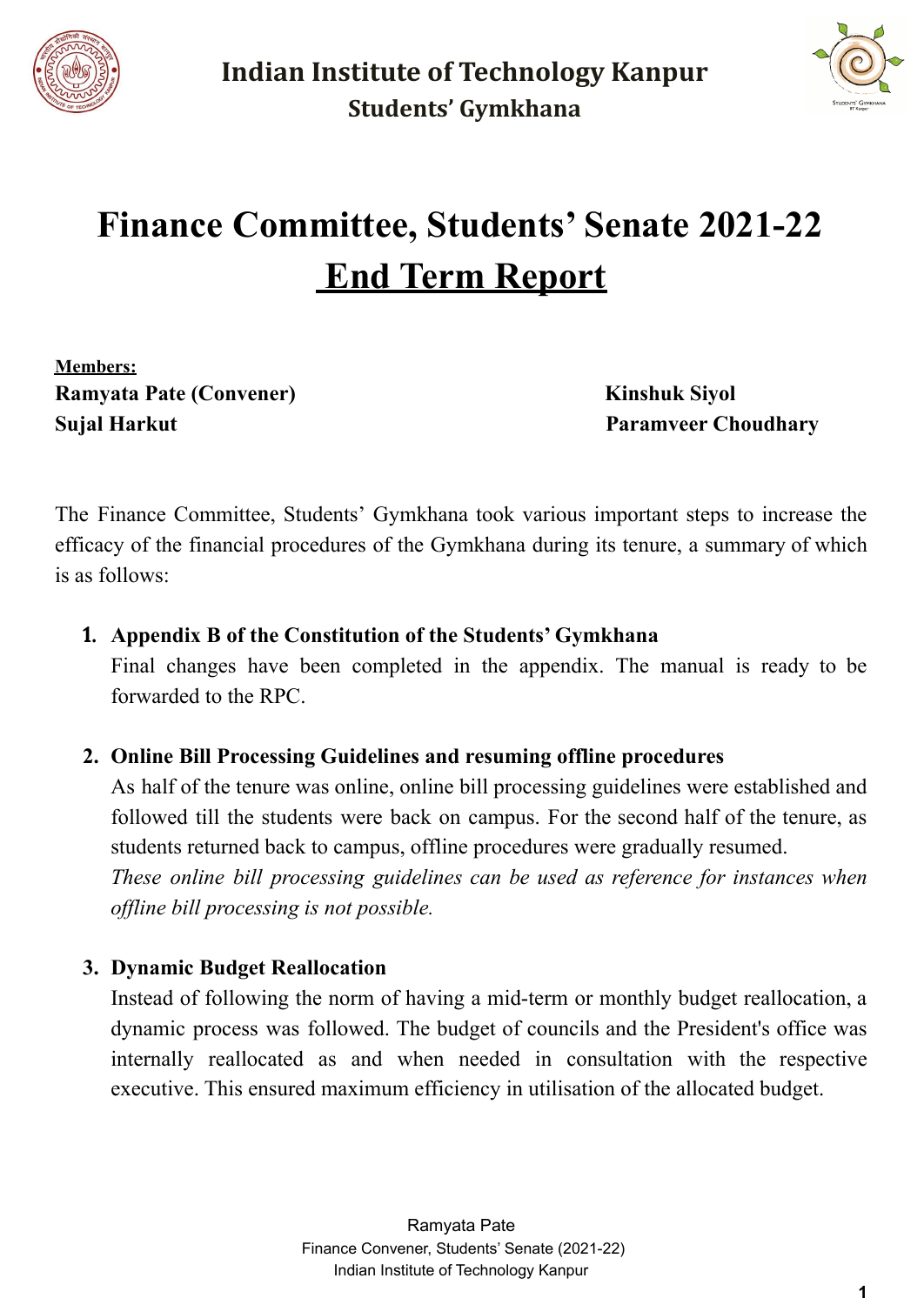



### **4. Updated Festival Bill Clearance Forms**

All festival bill clearance forms have been updated and were shared with the CoFA members. The new updated forms are available on the Senate website.

## **5. Clearance of pending festival bills for previous and current editions**

The following previous editions of the festivals still had a few pending bills to take care of which were cleared during this term and these festival accounts are now settled:

- 1. Techkriti 2020
- 2. Antaragni 2017

A deficit of Rs. 18 lacs was incurred by Techkriti'19. The same was cleared by a grant of Rs. 3.65 lacs from DoSA office, Rs. 4.75 lacs grant from DD office which was meant for Techkriti'20 and Rs. 10 lacs from Students' Gymkhana which was given as a loan to Techkriti. Out of the Rs. 10 lacs loan, an amount of Rs. 5 lacs was repaid by the Techkriti'20 team. The pending Rs. 5 lacs is expected to be settled this year.

Amongst festivals of the tenure of 2021-22, all festival bills are projected to be settled by April end without incurring any deficit.

## **6. Gymkhana Collective Initiative budget head**

A separate header in the budget for any collective initiative by the Gymkhana was created this year. Even though no such initiative could be carried out in this tenure, the same practice can be followed in the coming tenures. If the budget is unutilized, it can be redistributed among the councils and President's office after the first semester.

The following item was also taken up during this tenure but could not be completed. This could be taken up immediately:

## **Inventory check-up after 2 years**

As offline activities resumed this semester, inventory verification was scheduled and completed for the majority of the clubs. For the remaining clubs, it is expected that the verification will be completed soon.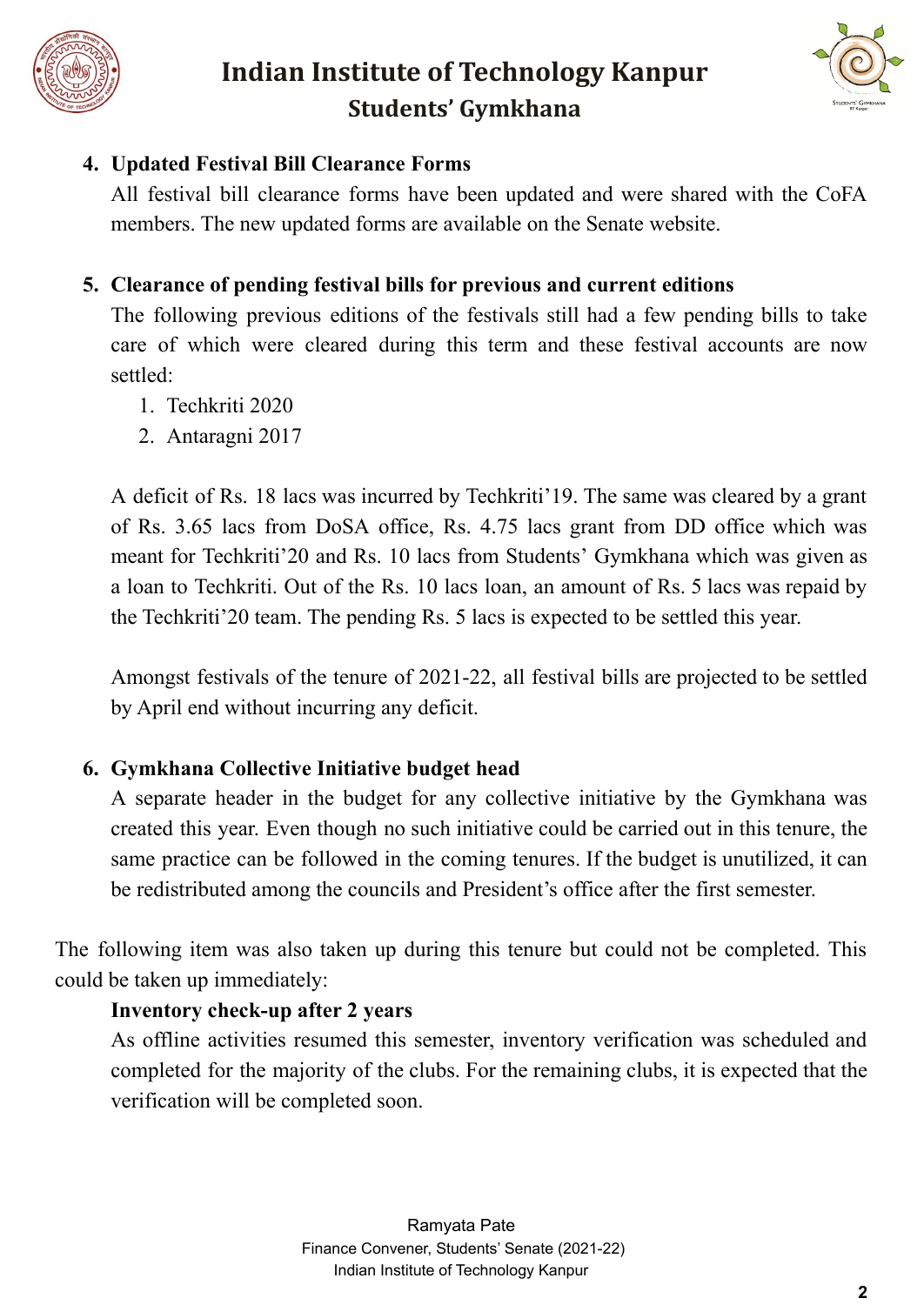



## **End Term Status of the Gymkhana Budget:**

| <b>President's Office</b>              |                                   |                                  |                           |                |                                   |                                  |  |  |
|----------------------------------------|-----------------------------------|----------------------------------|---------------------------|----------------|-----------------------------------|----------------------------------|--|--|
| <b>Name of Expense Head</b>            | <b>Budget</b><br><b>Allocated</b> | <b>Expected</b><br><b>Income</b> | <b>Income</b><br>from SSF | <b>Advance</b> | <b>Expense</b><br><b>Incurred</b> | <b>Current</b><br><b>Balance</b> |  |  |
| <b>Current Status</b>                  | ₹1,176,000.00                     | ₹117,193.00                      | ₹0.00                     | ₹ $0.00$       | ₹689,032.96                       | ₹604,160.04                      |  |  |
| President's Office                     |                                   |                                  |                           |                |                                   |                                  |  |  |
| Gymkhana Collective<br>Initiative      | ₹0.00                             | ₹0.00                            | ₹0.00                     | ₹ $0.00$       | ₹0.00                             | ₹ $0.00$                         |  |  |
| New Sac Account                        | ₹40,000.00                        | ₹ $0.00$                         | ₹0.00                     | ₹0.00          | ₹39,266.00                        | ₹734.00                          |  |  |
| Gymkhana day:<br>Certificates+Mementos | ₹400,000.00                       | 0.05                             | ₹0.00                     | ₹ $0.00$       | ₹164,067.00                       | ₹235,933.00                      |  |  |
| Elections                              | ₹65,000.00                        | ₹ $0.00$                         | ₹0.00                     | ₹0.00          | ₹37,064.00                        | ₹27,936.00                       |  |  |
| Telephone & Stationery                 | ₹4,270.00                         | ₹0.00                            | ₹0.00                     | ₹0.00          | ₹4,270.00                         | ₹0.00                            |  |  |
| Subscriptions<br>(Zoom+Other)          | ₹100,000.00                       | ₹0.00                            | ₹0.00                     | ₹0.00          | ₹98,766.00                        | ₹1,234.00                        |  |  |
| Yearbook+Nostalgia                     | ₹25,000.00                        | ₹0.00                            | ₹0.00                     | ₹ $0.00$       | ₹0.00                             | ₹25,000.00                       |  |  |
| <b>Printer Expenses</b>                | ₹3,000.00                         | ₹0.00                            | ₹0.00                     | ₹0.00          | ₹0.00                             | ₹3,000.00                        |  |  |
| Miscellaneous                          | ₹95,730.00                        | ₹0.00                            | ₹0.00                     | ₹0.00          | ₹81,102.00                        | ₹14,628.00                       |  |  |
| New Sac Dora Account                   | ₹0.00                             | ₹ $0.00$                         | ₹0.00                     | ₹0.00          | ₹0.00                             | ₹0.00                            |  |  |
| Total                                  | ₹733,000.00                       | ₹0.00                            | ₹0.00                     | ₹ $0.00$       | ₹424,535.00                       | ₹308,465.00                      |  |  |
| Community Welfare Cell                 |                                   |                                  |                           |                |                                   |                                  |  |  |
| Prakriti                               | ₹10,000.00                        | ₹0.00                            | ₹0.00                     | ₹0.00          | ₹0.00                             | ₹10,000.00                       |  |  |
| Prayas                                 | ₹65,000.00                        | ₹ $0.00$                         | ₹0.00                     | ₹0.00          | ₹0.00                             | ₹65,000.00                       |  |  |
| Unmukt                                 | ₹5,000.00                         | ₹0.00                            | ₹0.00                     | ₹ $0.00$       | ₹0.00                             | ₹5,000.00                        |  |  |
| Raktarpan                              | ₹15,000.00                        | ₹ $0.00$                         | ₹ $0.00$                  | ₹ $0.00$       | ₹ $0.00$                          | ₹15,000.00                       |  |  |
| Vivekananda Samiti                     | ₹18,000.00                        | ₹0.00                            | 0.05                      | ₹ $0.00$       | ₹0.00                             | ₹18,000.00                       |  |  |
| <b>Buffer</b>                          | ₹5,000.00                         | 0.05                             | ₹0.00                     | ₹ $0.00$       | ₹0.00                             | ₹5,000.00                        |  |  |
| Pan CWC                                | ₹20,000.00                        | 0.05                             | ₹0.00                     | ₹ $0.00$       | ₹ $0.00$                          | ₹20,000.00                       |  |  |
| Total                                  | ₹138,000.00                       | ₹ $0.00$                         | ₹ $0.00$                  | ₹ $0.00$       | ₹0.00                             | ₹138,000.00                      |  |  |
| E Cell                                 | ₹160,000.00                       | ₹0.00                            | ₹0.00                     | ₹ $0.00$       | ₹112,440.00                       | ₹47,560.00                       |  |  |
| Public Policy and Opinion<br>Cell      | ₹65,000.00                        | ₹117,193.00                      | ₹0.00                     | ₹ $0.00$       | ₹147,925.96                       | ₹34,267.04                       |  |  |
| Outreach Cell                          | ₹60,000.00                        | ₹0.00                            | ₹0.00                     | ₹ $0.00$       | ₹4,132.00                         | ₹55,868.00                       |  |  |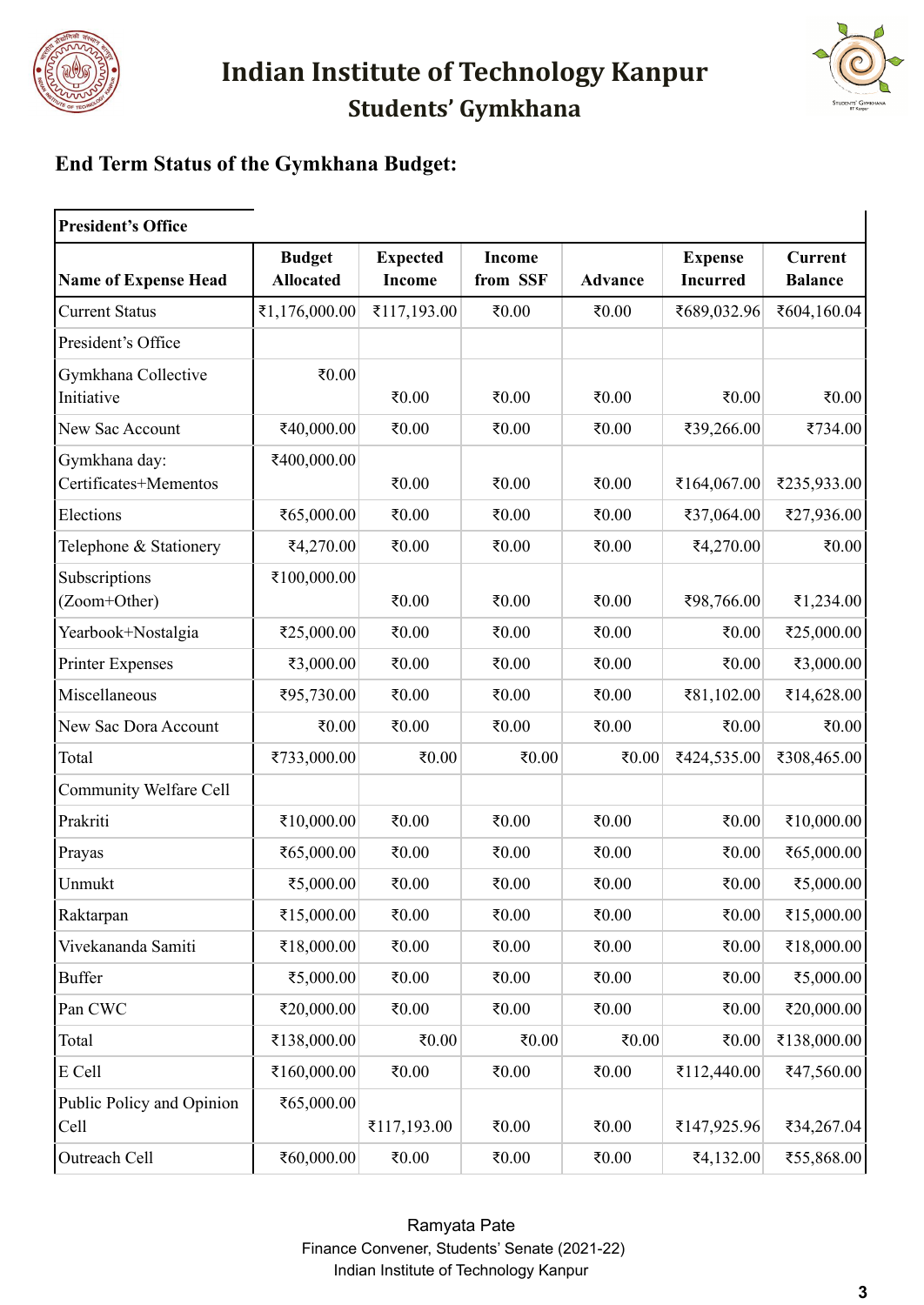



| Vox Populi     | ₹20,000.00                                        | ₹ $0.00$                | ₹ $0.00$ | ₹ $0.00$ | ₹ $0.00$ | ₹20,000.00                                                                                                                                                                                                                                                                                                                                                   |
|----------------|---------------------------------------------------|-------------------------|----------|----------|----------|--------------------------------------------------------------------------------------------------------------------------------------------------------------------------------------------------------------------------------------------------------------------------------------------------------------------------------------------------------------|
| Subtotal Cells |                                                   | ₹305,000.00 ₹117,193.00 | ₹0.00    |          |          | $\vert 1000 \vert 1000 \vert 1000 \vert 1000 \vert 1000 \vert 1000 \vert 1000 \vert 1000 \vert 1000 \vert 1000 \vert 1000 \vert 1000 \vert 1000 \vert 1000 \vert 1000 \vert 1000 \vert 1000 \vert 1000 \vert 1000 \vert 1000 \vert 1000 \vert 1000 \vert 1000 \vert 1000 \vert 1000 \vert 1000 \vert 1000 \vert 1000 \vert 1000 \vert 1000 \vert 1000 \vert$ |
| <b>Total</b>   | $ \overline{\mathbf{z}}1,176,000.00 $ ₹117,193.00 |                         | ₹ $0.00$ | ₹ $0.00$ |          | ₹689,032.96 ₹604,160.04                                                                                                                                                                                                                                                                                                                                      |

| <b>Science &amp; Technology Council</b> |                                   |                                  |                           |                |                                   |                                  |  |  |
|-----------------------------------------|-----------------------------------|----------------------------------|---------------------------|----------------|-----------------------------------|----------------------------------|--|--|
| <b>Name of Expense Head</b>             | <b>Budget</b><br><b>Allocated</b> | <b>Expected</b><br><b>Income</b> | <b>Income</b><br>from SSF | <b>Advance</b> | <b>Expense</b><br><b>Incurred</b> | <b>Current</b><br><b>Balance</b> |  |  |
| <b>Current Status</b>                   | ₹1,490,000.00                     | ₹ $0.00$                         | ₹ $0.00$                  | ₹ $0.00$       | ₹595,027.40                       | ₹894,972.60                      |  |  |
| Aeromodelling Club                      | ₹50,000.00                        | ₹ $0.00$                         | ₹0.00                     | ₹ $0.00$       | ₹45,549.10                        | ₹4,450.90                        |  |  |
| <b>Astronomy Club</b>                   | ₹112,000.00                       | ₹ $0.00$                         | ₹0.00                     | ₹0.00          | ₹17,858.60                        | ₹94,141.40                       |  |  |
| <b>Brain and Cognitive</b><br>Society   | ₹5,000.00                         | ₹ $0.00$                         | ₹0.00                     | ₹0.00          | ₹0.00                             | ₹5,000.00                        |  |  |
| Club Rooms<br>Renovation+Maintenance    | ₹40,000.00                        | ₹ $0.00$                         | ₹ $0.00$                  | ₹ $0.00$       | ₹0.00                             | ₹40,000.00                       |  |  |
| Council Projects                        | ₹297,000.00                       | ₹ $0.00$                         | ₹0.00                     | ₹0.00          | ₹207,100.93                       | ₹89,899.07                       |  |  |
| <b>Council Subscriptions</b>            | ₹10,000.00                        | ₹ $0.00$                         | ₹ $0.00$                  | ₹0.00          | ₹0.00                             | ₹10,000.00                       |  |  |
| <b>Descon Society</b>                   | ₹6,000.00                         | ₹ $0.00$                         | ₹0.00                     | ₹0.00          | ₹0.00                             | ₹6,000.00                        |  |  |
| <b>Electronics Club</b>                 | ₹55,000.00                        | ₹ $0.00$                         | ₹0.00                     | ₹ $0.00$       | ₹6,422.90                         | ₹48,577.10                       |  |  |
| <b>Electronics Infrastructure</b>       | ₹23,000.00                        | ₹ $0.00$                         | ₹0.00                     | ₹0.00          | ₹15,499.00                        | ₹7,501.00                        |  |  |
| Finance and Analytics Club              | ₹38,000.00                        | ₹ $0.00$                         | ₹0.00                     | ₹0.00          | ₹37,683.00                        | ₹317.00                          |  |  |
| <b>Gamedev Society</b>                  | ₹40,000.00                        | ₹ $0.00$                         | ₹0.00                     | ₹0.00          | ₹9,731.55                         | ₹30,268.45                       |  |  |
| <b>IITK Consulting Group</b>            | ₹2,000.00                         | ₹ $0.00$                         | ₹0.00                     | ₹0.00          | ₹0.00                             | ₹2,000.00                        |  |  |
| Imagineering Lab                        | ₹0.00                             | ₹ $0.00$                         | ₹0.00                     | ₹0.00          | ₹0.00                             | ₹0.00                            |  |  |
| Inter-IIT                               | ₹50,000.00                        | ₹ $0.00$                         | ₹0.00                     | ₹0.00          | ₹0.00                             | ₹50,000.00                       |  |  |
| <b>LH</b> Booking                       | ₹10,000.00                        | ₹ $0.00$                         | ₹0.00                     | ₹0.00          | ₹0.00                             | ₹10,000.00                       |  |  |
| Materials                               | ₹0.00                             | ₹ $0.00$                         | ₹0.00                     | ₹0.00          | ₹0.00                             | ₹0.00                            |  |  |
| Outreach and Connect                    | ₹2,000.00                         | ₹0.00                            | ₹0.00                     | ₹0.00          | ₹0.00                             | ₹2,000.00                        |  |  |
| Physical Infrastructure                 | ₹5,000.00                         | ₹ $0.00$                         | ₹0.00                     | ₹ $0.00$       | ₹0.00                             | ₹5,000.00                        |  |  |
| <b>Printing Expenses</b>                | ₹10,000.00                        | ₹ $0.00$                         | ₹ $0.00$                  | ₹0.00          | ₹0.00                             | ₹10,000.00                       |  |  |
| Programming Club                        | ₹45,000.00                        | ₹ $0.00$                         | ₹0.00                     | ₹0.00          | ₹40,188.00                        | ₹4,812.00                        |  |  |
| Robotics Club                           | ₹85,000.00                        | ₹ $0.00$                         | ₹ $0.00$                  | ₹0.00          | ₹75,037.33                        | ₹9,962.67                        |  |  |
| Science Coffee House                    | ₹5,000.00                         | 0.05                             | ₹0.00                     | ₹ $0.00$       | ₹0.00                             | ₹5,000.00                        |  |  |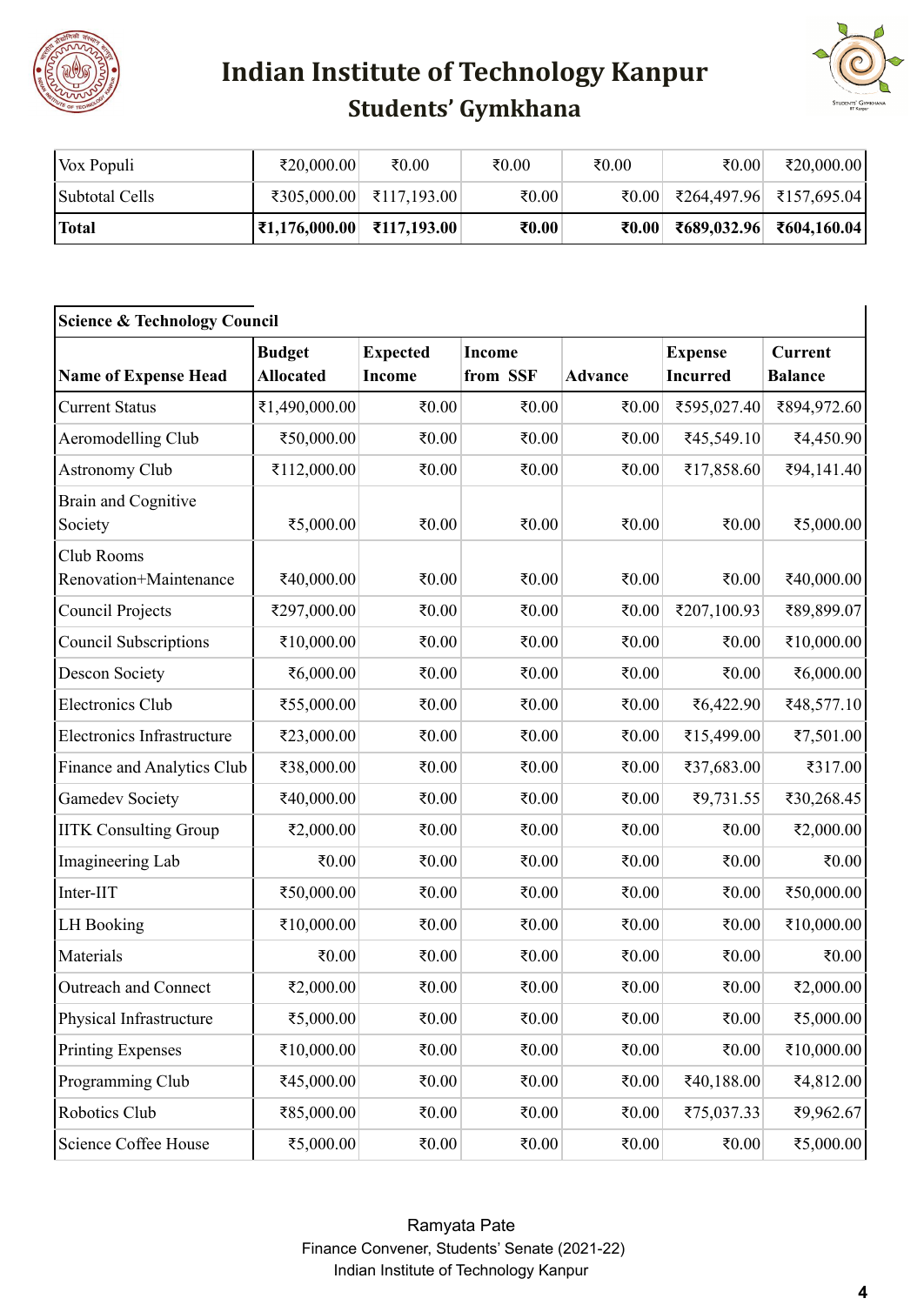



| <b>Total</b>        | ₹1,490,000.00 | ₹ $0.00$ | ₹ $0.00$ | ₹ $0.00$ | ₹595,027.40 | ₹894,972.60 |
|---------------------|---------------|----------|----------|----------|-------------|-------------|
| Internal Fund Trf   | ₹ $0.00$      | ₹ $0.00$ | ₹0.00    | ₹ $0.00$ | ₹ $0.00$    | ₹0.00       |
| Miscellaneous       | ₹ $0.00$      | ₹ $0.00$ | ₹ $0.00$ | ₹ $0.00$ | ₹ $0.00$    | ₹0.00       |
| <b>Workstation</b>  | ₹410,000.00   | ₹ $0.00$ | ₹ $0.00$ | ₹ $0.00$ | ₹ $0.00$    | ₹410,000.00 |
| <b>Wild Soccer</b>  | ₹5,000.00     | ₹ $0.00$ | ₹ $0.00$ | ₹ $0.00$ | ₹ $0.00$    | ₹5,000.00   |
| <b>Web Division</b> | ₹125,000.00   | ₹ $0.00$ | ₹ $0.00$ | ₹ $0.00$ | ₹121,487.99 | ₹3,512.01   |
| Takneek             | ₹30,000.00    | ₹ $0.00$ | ₹ $0.00$ | ₹ $0.00$ | ₹ $0.00$    | ₹30,000.00  |
| Speedcubing Club    | ₹20,000.00    | ₹ $0.00$ | ₹ $0.00$ | ₹ $0.00$ | ₹18,469.00  | ₹1,531.00   |
| SnT Day             | ₹10,000.00    | ₹ $0.00$ | ₹0.00    | ₹ $0.00$ | ₹ $0.00$    | ₹10,000.00  |

| Media & Cultural Council                      |                                   |                                  |                                  |                |                                   |                              |  |
|-----------------------------------------------|-----------------------------------|----------------------------------|----------------------------------|----------------|-----------------------------------|------------------------------|--|
| <b>Name of Expense Head</b>                   | <b>Budget</b><br><b>Allocated</b> | <b>Expected</b><br><b>Income</b> | <b>Income from</b><br><b>SSF</b> | <b>Advance</b> | <b>Expense</b><br><b>Incurred</b> | <b>Balance In</b><br>Council |  |
| <b>Current Status</b>                         | ₹1,330,000.00                     | ₹0.00                            | ₹0.00                            | ₹0.00          | ₹434,307.85                       | ₹895,692.15                  |  |
| Anime Society                                 | ₹15,000.00                        | ₹0.00                            | ₹ $0.00$                         | ₹ $0.00$       | ₹4,835.00                         | ₹10,165.00                   |  |
| <b>Council Subscriptions</b>                  | ₹40,000.00                        | ₹0.00                            | ₹0.00                            | ₹0.00          | ₹0.00                             | ₹40,000.00                   |  |
| Dance Club                                    | ₹85,000.00                        | ₹0.00                            | ₹0.00                            | ₹0.00          | ₹55,000.00                        | ₹30,000.00                   |  |
| Debate and Discussion<br>Club                 | ₹60,000.00                        | ₹ $0.00$                         | ₹ $0.00$                         | ₹ $0.00$       | ₹ $0.00$                          | ₹60,000.00                   |  |
| Design and Animation Club                     | ₹30,000.00                        | ₹0.00                            | ₹0.00                            | ₹0.00          | ₹3,172.20                         | ₹26,827.80                   |  |
| <b>Dramatics Club</b>                         | ₹85,000.00                        | ₹0.00                            | ₹0.00                            | ₹0.00          | ₹75,060.00                        | ₹9,940.00                    |  |
| <b>English Literary Society</b>               | ₹20,000.00                        | ₹0.00                            | ₹ $0.00$                         | ₹ $0.00$       | ₹0.00                             | ₹20,000.00                   |  |
| Events<br>(Impressions+Freshers'+Mo<br>ntage) | ₹120,000.00                       | ₹0.00                            | ₹0.00                            | ₹ $0.00$       | ₹0.00                             | ₹120,000.00                  |  |
| Films Club                                    | ₹40,000.00                        | ₹0.00                            | ₹0.00                            | ₹ $0.00$       | ₹25,741.08                        | ₹14,258.92                   |  |
| Fine Arts                                     | ₹40,000.00                        | ₹0.00                            | ₹0.00                            | ₹0.00          | ₹11,381.00                        | ₹28,619.00                   |  |
| Galaxy                                        | ₹0.00                             | ₹0.00                            | ₹0.00                            | ₹0.00          | ₹0.00                             | ₹0.00                        |  |
| Gymkhana Library                              | ₹20,000.00                        | ₹0.00                            | ₹ $0.00$                         | ₹0.00          | ₹15,817.60                        | ₹4,182.40                    |  |
| Hindi Sahitya Sabha                           | ₹58,000.00                        | ₹ $0.00$                         | ₹ $0.00$                         | ₹ $0.00$       | ₹54,640.97                        | ₹3,359.03                    |  |
| Humour House                                  | ₹20,000.00                        | ₹0.00                            | ₹0.00                            | ₹ $0.00$       | ₹4,000.00                         | ₹16,000.00                   |  |
| Inter IIT Cult Meet                           | ₹30,000.00                        | ₹0.00                            | ₹ $0.00$                         | ₹ $0.00$       | ₹0.00                             | ₹30,000.00                   |  |
| Maintenance+Renovation                        | ₹65,000.00                        | ₹0.00                            | ₹0.00                            | ₹ $0.00$       | ₹25,270.00                        | ₹39,730.00                   |  |

Ramyata Pate Finance Convener, Students' Senate (2021-22) Indian Institute of Technology Kanpur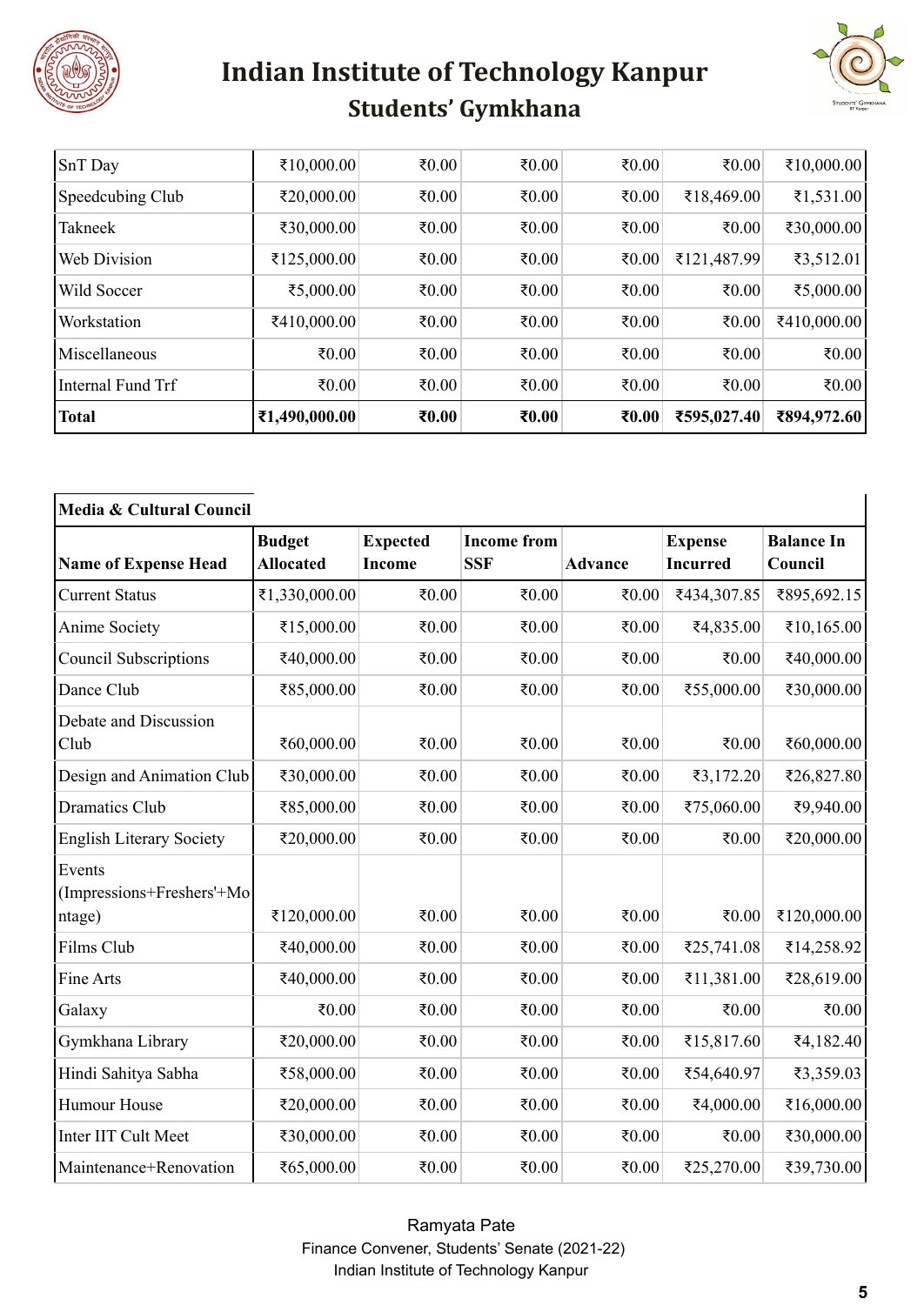



| Music Club             | ₹140,000.00   | ₹ $0.00$          | ₹ $0.00$ | ₹ $0.00$ | ₹ $0.00$    | ₹140,000.00 |
|------------------------|---------------|-------------------|----------|----------|-------------|-------------|
| Photography Club       | ₹260,000.00   | ₹ $0.00$          | ₹ $0.00$ | ₹ $0.00$ | ₹ $0.00$    | ₹260,000.00 |
| Quiz Club              | ₹10,000.00    | ₹ $0.00$          | ₹ $0.00$ | ₹ $0.00$ | ₹ $0.00$    | ₹10,000.00  |
| Students' Film Society | ₹10,000.00    | ₹ $0.00$          | ₹ $0.00$ | ₹ $0.00$ | ₹ $0.00$    | ₹10,000.00  |
| Buffer                 | ₹182,000.00   | ₹ $0.00$          | ₹ $0.00$ | ₹ $0.00$ | ₹159,390.00 | ₹22,610.00  |
| <b>Total</b>           | ₹1,330,000.00 | $\epsilon_{0.00}$ | ₹ $0.00$ | ₹ $0.00$ | ₹434,307.85 | ₹895,692.15 |

| <b>Games &amp; Sports Council</b> |                                  |                                  |                                          |                |                                   |                                  |
|-----------------------------------|----------------------------------|----------------------------------|------------------------------------------|----------------|-----------------------------------|----------------------------------|
| <b>Name of Expense Head</b>       | <b>Proposed</b><br><b>Budget</b> | <b>Expected</b><br><b>Income</b> | <b>Income from</b><br><b>SSF&amp;SAF</b> | <b>Advance</b> | <b>Expense</b><br><b>Incurred</b> | <b>Current</b><br><b>Balance</b> |
|                                   |                                  |                                  |                                          |                | ₹1,010,329.3                      |                                  |
| <b>Current Status</b>             | ₹1,056,800.00                    | ₹101,950.00                      | ₹24,000.00                               | ₹0.00          | 7                                 | ₹172,420.63                      |
| Aagaz                             | ₹0.00                            | ₹0.00                            | ₹0.00                                    | ₹0.00          | ₹0.00                             | ₹0.00                            |
| Adventure Club                    | ₹139,174.00                      | ₹0.00                            | ₹0.00                                    | ₹0.00          | ₹110,126.00                       | ₹29,048.00                       |
| <b>Archery Society</b>            | ₹2,000.00                        | ₹0.00                            | ₹0.00                                    | ₹0.00          | ₹0.00                             | ₹2,000.00                        |
| <b>Bicycling Society</b>          | ₹40,100.00                       | ₹ $0.00$                         | ₹14,000.00                               | ₹0.00          | ₹38,630.19                        | ₹15,469.81                       |
| Board of Honour                   | ₹7,500.00                        | ₹ $0.00$                         | ₹ $0.00$                                 | ₹0.00          | ₹0.00                             | ₹7,500.00                        |
| <b>Boxing Society</b>             | ₹15,550.00                       | ₹0.00                            | ₹0.00                                    | ₹0.00          | ₹15,217.60                        | ₹332.40                          |
| <b>Card and Board Games</b>       | ₹19,000.00                       | ₹ $0.00$                         | ₹0.00                                    | ₹0.00          | ₹1,200.00                         | ₹17,800.00                       |
| Chess Club                        | ₹34,000.00                       | ₹0.00                            | ₹0.00                                    | ₹0.00          | ₹29,634.36                        | ₹4,365.64                        |
| <b>Council Subscriptions</b>      | ₹ $0.00$                         | ₹ $0.00$                         | ₹0.00                                    | ₹ $0.00$       | ₹ $0.00$                          | ₹ $0.00$                         |
| Inferno (men+women)               | ₹0.00                            | ₹0.00                            | ₹ $0.00$                                 | ₹0.00          | ₹0.00                             | ₹ $0.00$                         |
| Medicines                         | ₹10,000.00                       | ₹ $0.00$                         | ₹ $0.00$                                 | ₹0.00          | ₹0.00                             | ₹10,000.00                       |
| <b>Online Events/Workshops</b>    | ₹50,000.00                       | ₹ $0.00$                         | ₹ $0.00$                                 | ₹0.00          | ₹43,335.74                        | ₹6,664.26                        |
| Shooting Club                     | ₹6,000.00                        | ₹9,000.00                        | ₹10,000.00                               | ₹0.00          | ₹22,733.00                        | ₹2,267.00                        |
| <b>Skating Club</b>               | ₹15,000.00                       | ₹0.00                            | ₹ $0.00$                                 | ₹0.00          | ₹9,135.00                         | ₹5,865.00                        |
| <b>Sports Equipments</b>          | ₹470,000.00                      | ₹ $0.00$                         | ₹ $0.00$                                 | ₹0.00          | ₹405,941.48                       | ₹64,058.52                       |
| <b>Stationery, Printers</b>       | ₹13,000.00                       | ₹ $0.00$                         | ₹ $0.00$                                 | ₹0.00          | ₹11,384.00                        | ₹1,616.00                        |
| T-Shirts, Prizes & Blazers        | ₹62,000.00                       | ₹ $0.00$                         | ₹0.00                                    | ₹0.00          | ₹61,189.00                        | ₹811.00                          |
| Taekwondo Club                    | ₹50,000.00                       | ₹77,200.00                       | ₹ $0.00$                                 | ₹0.00          | ₹124,607.00                       | ₹2,593.00                        |
| <b>Ultimate</b> (Frisbee) Society | ₹8,500.00                        | ₹0.00                            | ₹0.00                                    | ₹0.00          | ₹6,553.00                         | ₹1,947.00                        |
| Miscellaneous                     | ₹114,976.00                      | ₹15,750.00                       | ₹ $0.00$                                 | ₹ $0.00$       | ₹130,643.00                       | ₹83.00                           |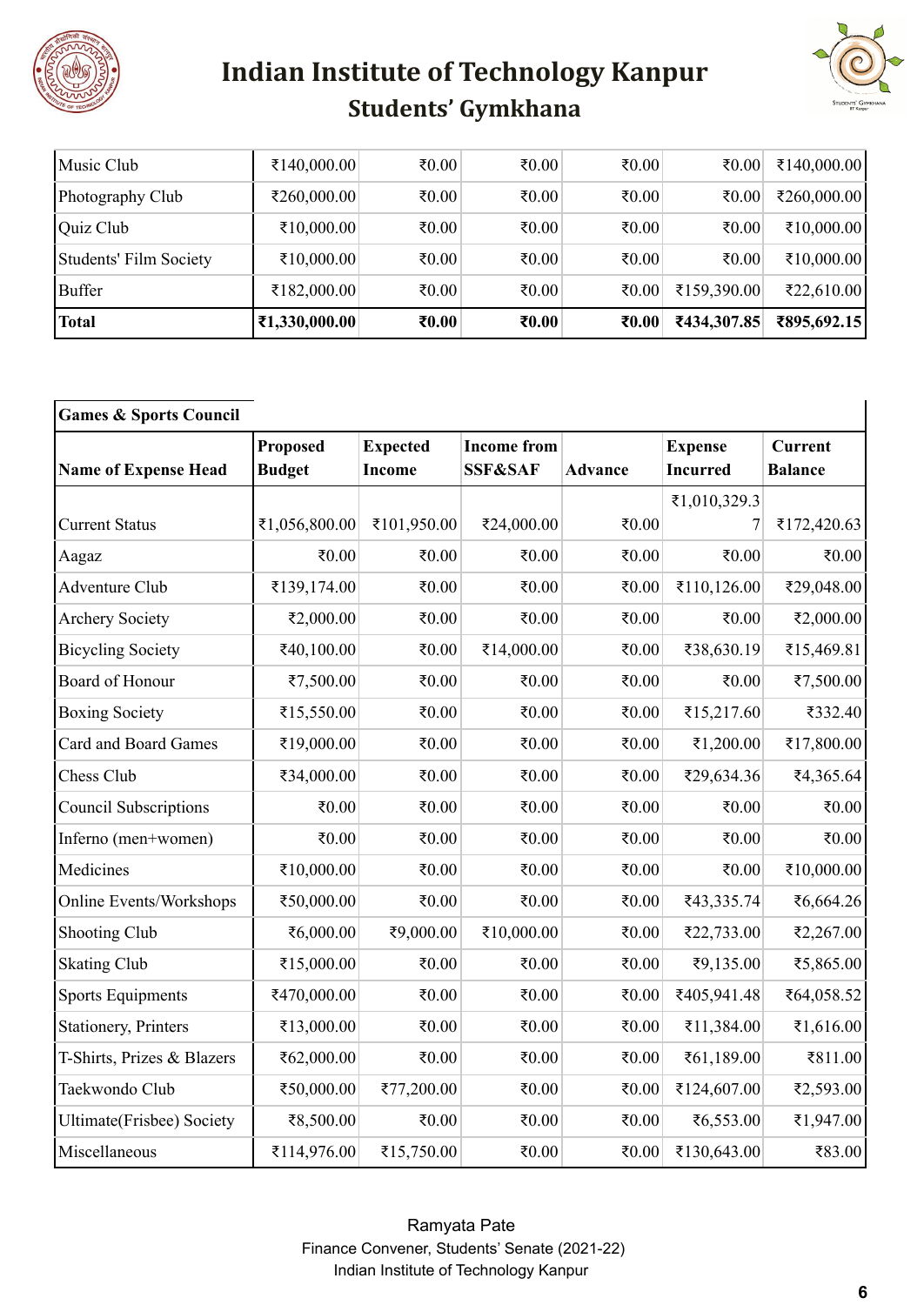

**Indian Institute of Technology Kanpur**



| <b>Students' Gymkhana</b> |  |
|---------------------------|--|
|---------------------------|--|

|       |                               |             |            |       | ₹1,010,329.3 |             |
|-------|-------------------------------|-------------|------------|-------|--------------|-------------|
| Total | $\vert$ ₹1,056,800.00 $\vert$ | ₹101,950.00 | ₹24,000.00 | ₹0.00 |              | ₹172,420.63 |

| <b>Academics &amp; Career Council</b>                                                                  |                                   |                                  |                    |                |                                   |                                  |  |
|--------------------------------------------------------------------------------------------------------|-----------------------------------|----------------------------------|--------------------|----------------|-----------------------------------|----------------------------------|--|
| <b>Name of Expense Head</b>                                                                            | <b>Allocated</b><br><b>Budget</b> | <b>Expected</b><br><b>Income</b> | Income<br>from SSF | <b>Advance</b> | <b>Expense</b><br><b>Incurred</b> | <b>Current</b><br><b>Balance</b> |  |
| <b>Current Status</b>                                                                                  | ₹1,036,260.00                     | ₹0.00                            | ₹0.00              | ₹0.00          | ₹370,633.00                       | ₹665,627.00                      |  |
| Web Division                                                                                           | ₹13,000.00                        | ₹0.00                            | ₹0.00              | ₹0.00          | ₹5,245.00                         | ₹7,755.00                        |  |
| <b>International Relations</b><br>Wing (University Fair)                                               | ₹20,000.00                        | ₹ $0.00$                         | 0.05               | ₹ $0.00$       | ₹ $0.00$                          | ₹20,000.00                       |  |
| Research Wing (Research<br>Symposium+Professional<br>sessions)                                         | ₹40,000.00                        | ₹ $0.00$                         | ₹0.00              | ₹ $0.00$       | ₹ $0.00$                          | ₹40,000.00                       |  |
| SRC $(+12\%$ event buffer)                                                                             | ₹420,760.00                       | ₹0.00                            | ₹0.00              | ₹ $0.00$       | ₹146,988.00                       | ₹273,772.00                      |  |
| <b>Exam Preparation Tests</b><br>(IR)                                                                  | ₹40,000.00                        | ₹ $0.00$                         | ₹ $0.00$           | ₹ $0.00$       | ₹ $0.00$                          | ₹40,000.00                       |  |
| <b>Career Development Wing</b>                                                                         | ₹25,000.00                        | ₹0.00                            | ₹ $0.00$           | ₹ $0.00$       | ₹14,838.00                        | ₹10,162.00                       |  |
| Mock Interviews:<br>Internship & Placement<br>$(UG+PG)$                                                | ₹120,000.00                       | ₹0.00                            | ₹ $0.00$           | ₹ $0.00$       | ₹66,064.00                        | ₹53,936.00                       |  |
| Placement/Internship prep                                                                              | ₹150,000.00                       | ₹0.00                            | ₹ $0.00$           | ₹ $0.00$       | ₹88,650.00                        | ₹61,350.00                       |  |
| <b>Department Guides</b>                                                                               | ₹1,000.00                         | ₹0.00                            | ₹0.00              | ₹ $0.00$       | ₹ $0.00$                          | ₹1,000.00                        |  |
| PG focused research<br>workshops<br>(Research paper drafting,<br>Thesis Writing, Software<br>Training) | ₹40,000.00                        | ₹0.00                            | ₹0.00              | ₹0.00          | ₹36,600.00                        | ₹3,400.00                        |  |
| <b>Technical Courses and</b><br>competitions (PG)                                                      | ₹20,000.00                        | ₹0.00                            | ₹0.00              | ₹ $0.00$       | ₹0.00                             | ₹20,000.00                       |  |
| AnC Weekend                                                                                            | ₹63,500.00                        | 0.05                             | ₹0.00              | ₹ $0.00$       | ₹0.00                             | ₹63,500.00                       |  |
| <b>Council Subscriptions</b>                                                                           | ₹15,000.00                        | ₹0.00                            | ₹0.00              | ₹ $0.00$       | ₹3,999.00                         | ₹11,001.00                       |  |
| Miscellaneous                                                                                          | ₹68,000.00                        | 0.05                             | ₹ $0.00$           | ₹ $0.00$       | ₹8,249.00                         | ₹59,751.00                       |  |
| <b>Total</b>                                                                                           | ₹1,036,260.00                     | $\epsilon_{0.00}$                | ₹0.00              | ₹ $0.00$       | ₹370,633.00                       | ₹665,627.00                      |  |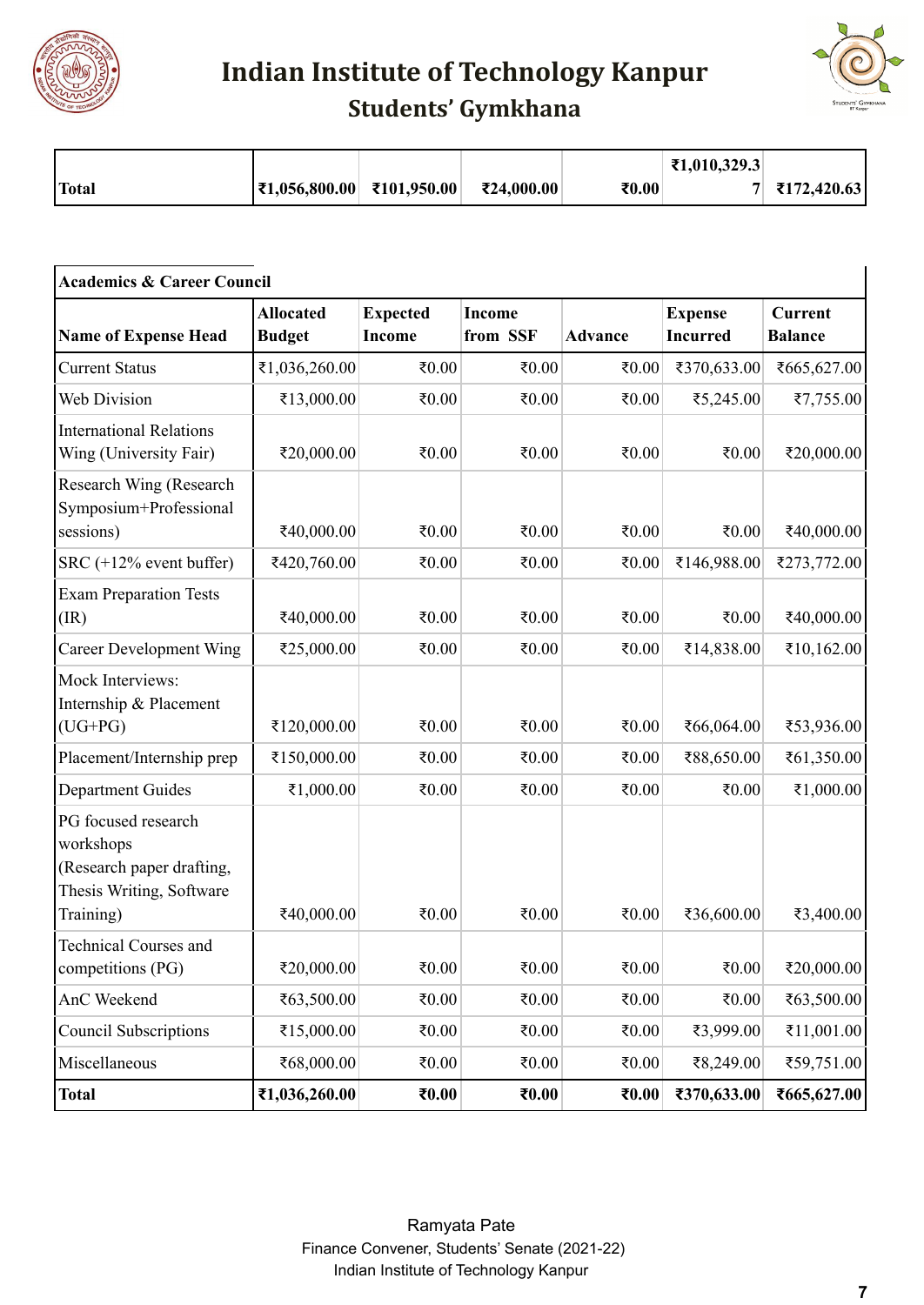



| <b>Chairperson's Account</b> |                                  |                           |                    |                |                           |                                  |
|------------------------------|----------------------------------|---------------------------|--------------------|----------------|---------------------------|----------------------------------|
| <b>Name of Council</b>       | <b>Proposed</b><br><b>Budget</b> | <b>Expected</b><br>Income | Income<br>from SSF | <b>Advance</b> | Expence<br><b>Incured</b> | <b>Current</b><br><b>Balance</b> |
| Current Status               | ₹149,440.00                      | ₹ $0.00$                  | ₹ $0.00$           | ₹ $0.00$       | ₹ $0.00$                  | ₹149,440.00                      |
| Senator Seed Fund            |                                  | ₹ $0.00$                  | ₹ $0.00$           | ₹ $0.00$       | ₹ $0.00$                  | ₹126,000.00                      |
| Miscellaneous                | ₹126,000.00<br>₹23,440.00        | ₹ $0.00$                  | ₹ $0.00$           | ₹ $0.00$       | ₹ $0.00$                  | ₹23,440.00                       |
| <b>Total</b>                 | ₹149,440.00 -                    |                           |                    |                | $\overline{\phantom{0}}$  | ₹149,440.00                      |

#### **Recommendations:**

- 1. Create norms for cells and council entities which utilise funds apart from Gymkhana budget to increase accountability in asset verification and the committee should keep track of these expenses.
- 2. Rent may be charged from non-Gymkhana entities for using the facilities of OAT which shall contribute to the Gymkhana budget.
- 3. Marketing avenues should be created for Student Research Convention, otherwise the Gymkhana Budget can not be used regularly to sustain the event.
- 4. The Gymkhana budget was used for all expenses of sports felicitation this year as SPEC declined to make this expense (as is the norm). This should not be seen as a precedent and new avenues of income should be explored in consultation with SPEC for this expenditure.
- 5. Standard marketing avenues for Gymkhana activities like Galaxy and Takneek should be identified and targeted to sustain the budget for these activities.
- 6. Inventory in bulk should ideally be purchased before February to ensure that the items are acquired in time for asset verification to be done properly and the current members are able to use them. The usual practice of purchasing in bulk towards the end of the tenure usually results in a wastage of the limited funds that we have into purchasing unnecessary items in order to exhaust the budget allocated to the councils.
- 7. Some amount be kept in a separate header to be distributed to the councils and cells after the first semester based on their respective expenses. This would help distribute bulk purchases, reducing pressure on all the involved students and staff members.